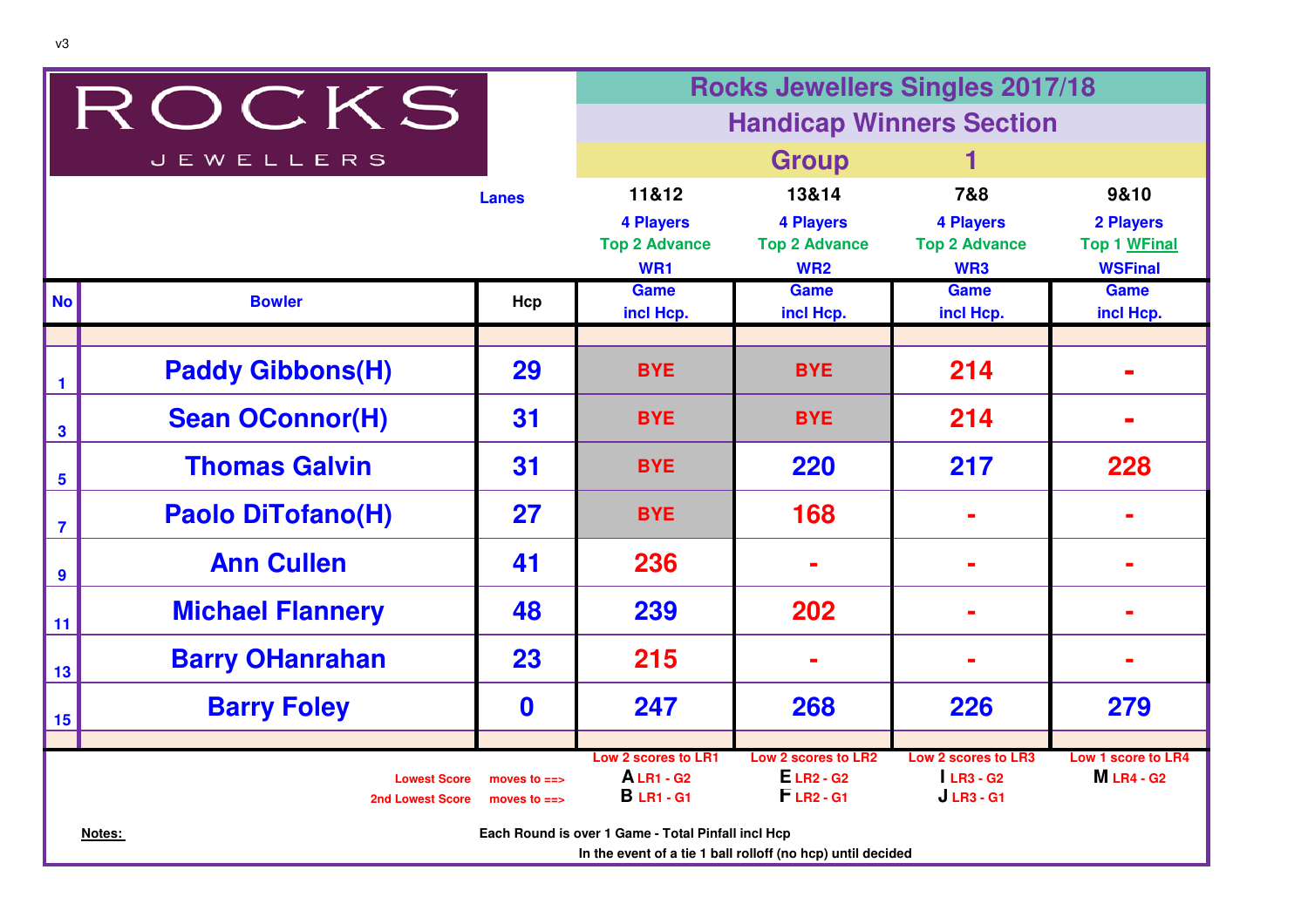|                         |                               |              | <b>Rocks Jewellers Singles 2017/18</b>                                                                            |                                                        |                                                 |                                                    |
|-------------------------|-------------------------------|--------------|-------------------------------------------------------------------------------------------------------------------|--------------------------------------------------------|-------------------------------------------------|----------------------------------------------------|
|                         | ROCKS                         |              |                                                                                                                   |                                                        | <b>Handicap Winners Section</b>                 |                                                    |
|                         | <b>JEWELLERS</b>              |              |                                                                                                                   | <b>Group</b>                                           | $\mathbf{2}$                                    |                                                    |
|                         |                               | <b>Lanes</b> | 13&14                                                                                                             | 11&12                                                  | 9&10                                            | 7&8                                                |
|                         |                               |              | <b>4 Players</b><br><b>Top 2 Advance</b><br>WR1                                                                   | <b>4 Players</b><br><b>Top 2 Advance</b><br><b>WR2</b> | <b>4 Players</b><br><b>Top 2 Advance</b><br>WR3 | 2 Players<br><b>Top 1 WFinal</b><br><b>WSFinal</b> |
| <b>No</b>               | <b>Bowler</b>                 | Hcp          | Game<br>incl Hcp.                                                                                                 | <b>Game</b><br>incl Hcp.                               | <b>Game</b><br>incl Hcp.                        | <b>Game</b><br>incl Hcp.                           |
| $\overline{\mathbf{2}}$ | <b>Liam Hogan(H)</b>          | 32           | <b>BYE</b>                                                                                                        | <b>BYE</b>                                             | 234                                             | 233                                                |
| 4                       | <b>Arturas Baltonis(H)</b>    | 24           | <b>BYE</b>                                                                                                        | <b>BYE</b>                                             | 229                                             | 200                                                |
| $6\phantom{1}6$         | <b>Kellie McDonnell</b>       | 23           | <b>BYE</b>                                                                                                        | 245                                                    | 226                                             |                                                    |
| $\boldsymbol{8}$        | Des Vella(H)                  | 31           | <b>BYE</b>                                                                                                        | 207                                                    |                                                 |                                                    |
| 10                      | <b>PJ Shine(H)</b>            | 44           | 167                                                                                                               |                                                        |                                                 |                                                    |
| 12                      | <b>Noel Roche</b>             | 40           | 182                                                                                                               | 224                                                    | <b>Missed Round</b>                             |                                                    |
| 14                      | <b>Arunis Bulnis(H)</b>       | 41           | 239                                                                                                               | 211                                                    |                                                 |                                                    |
| 16                      | <b>Andrew Smale(H)</b>        | 43           | <b>No Show</b>                                                                                                    |                                                        |                                                 |                                                    |
|                         |                               |              | Low 2 scores to LR1                                                                                               | <b>Low 2 scores to LR2</b>                             | Low 2 scores to LR3                             | Low 1 score to LR4                                 |
|                         | Lowest Score moves to $=$     |              | C LR1 - G1                                                                                                        | <b>G</b> LR <sub>2</sub> - G <sub>1</sub>              | <b>KLR3-G1</b>                                  | <b>N</b> LR4 - G1                                  |
|                         | 2nd Lowest Score moves to ==> |              | $D$ LR1 - G <sub>2</sub>                                                                                          | $H$ LR <sub>2</sub> - G <sub>2</sub>                   | $LR3 - G2$                                      |                                                    |
|                         | Notes:                        |              | Each Round is over 1 Game - Total Pinfall incl Hcp<br>In the event of a tie 1 ball rolloff (no hcp) until decided |                                                        |                                                 |                                                    |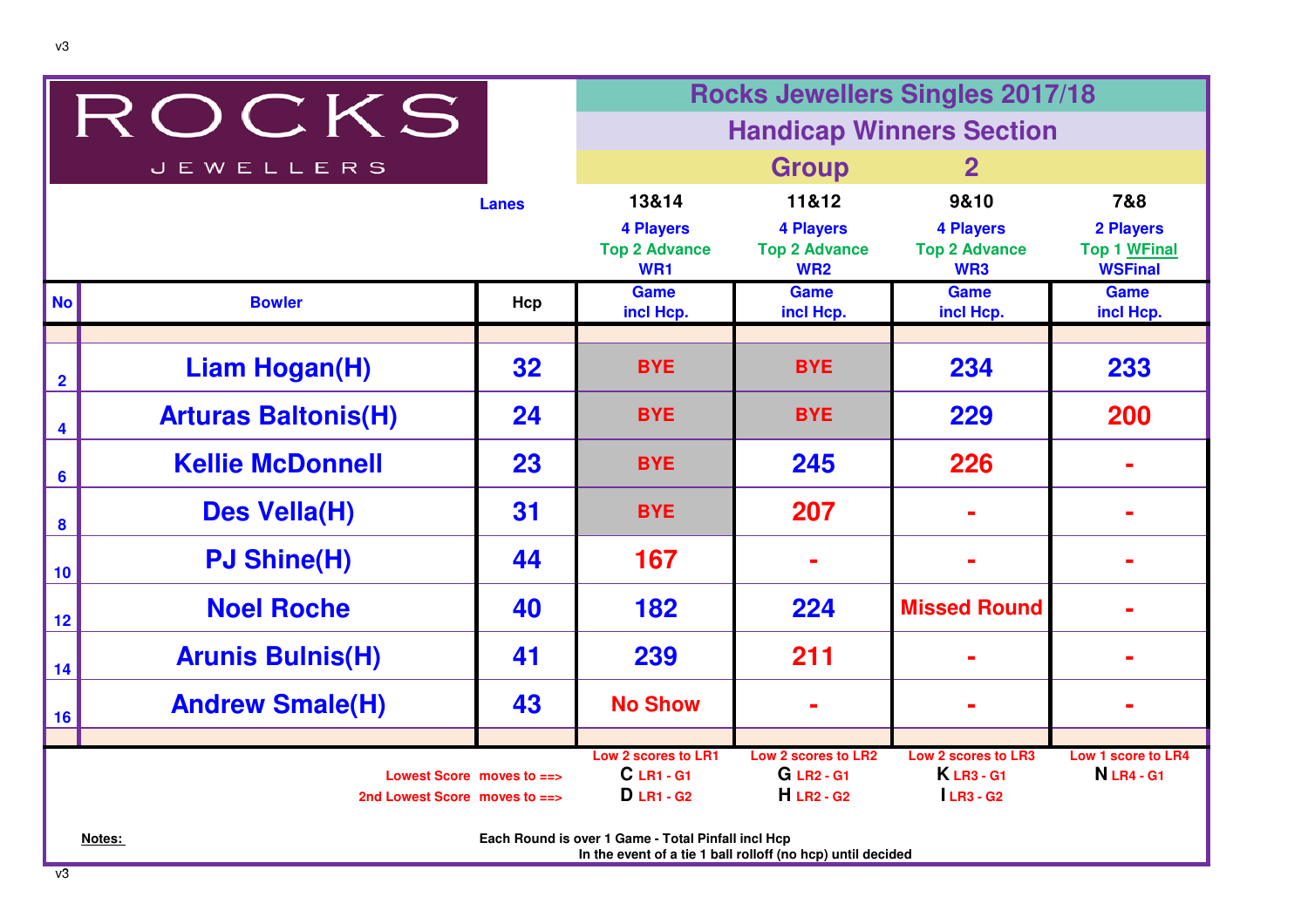

## **Rocks Jewellers Singles 2017/18**

## **Handicap Winners Section**

## **Winners Final (WFinal)**

| <b>Lanes</b> | 7&8                             |
|--------------|---------------------------------|
|              | 2 Players                       |
|              | <b>Top 1 Advance to DEFinal</b> |
|              |                                 |
|              | Game                            |

| $\mathsf{In}$ | <b>Bowler</b>                                                                                                                | Hcp | Game<br>incl Hcp. |  |  |  |
|---------------|------------------------------------------------------------------------------------------------------------------------------|-----|-------------------|--|--|--|
|               |                                                                                                                              |     |                   |  |  |  |
|               | <b>Barry Foley</b>                                                                                                           |     | 257               |  |  |  |
|               |                                                                                                                              |     |                   |  |  |  |
|               | <b>Liam Hogan(H)</b>                                                                                                         | 32  | 212               |  |  |  |
|               |                                                                                                                              |     |                   |  |  |  |
|               | Lowest Score moves to ==>                                                                                                    |     | <b>P</b> LFinal   |  |  |  |
|               | Final Round is over 1 Game - Total Pinfall incl Hcp<br>Notes:<br>In the event of a tie 1 ball rolloff (no hcp) until decided |     |                   |  |  |  |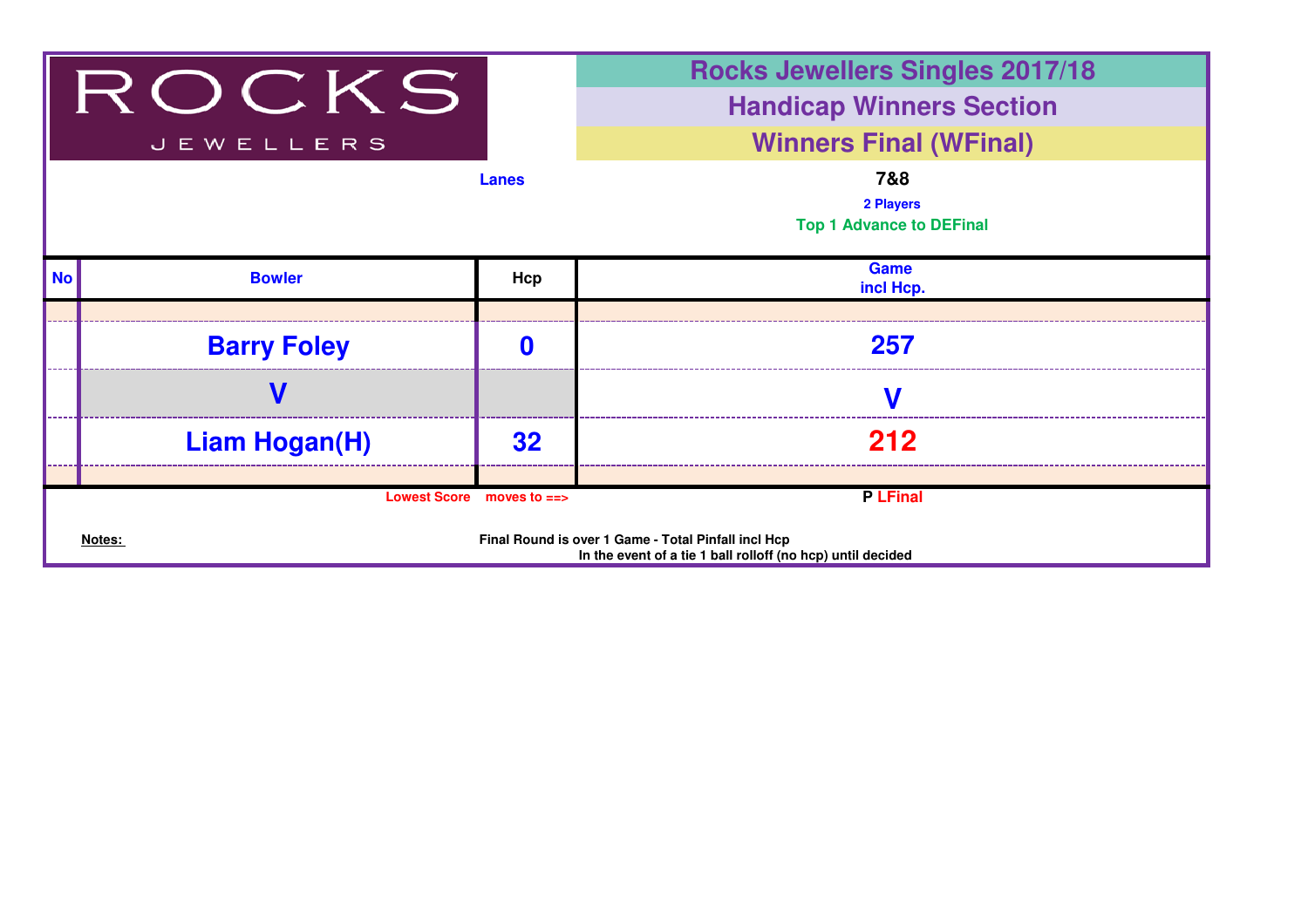|             |                           |              | <b>Rocks Jewellers Singles 2017/18</b>                                                                            |                                                             |                                                             |                                      |
|-------------|---------------------------|--------------|-------------------------------------------------------------------------------------------------------------------|-------------------------------------------------------------|-------------------------------------------------------------|--------------------------------------|
|             | ROCKS                     |              |                                                                                                                   | <b>Handicap Losers Section</b>                              |                                                             |                                      |
|             | <b>JEWELLERS</b>          |              |                                                                                                                   | <b>Group</b>                                                |                                                             |                                      |
|             |                           | <b>Lanes</b> | 17&18                                                                                                             | 15&16                                                       | 5&6                                                         | 7&8                                  |
|             |                           |              | 2 Players<br><b>Top 1 Advance</b><br>LR <sub>1</sub>                                                              | <b>3 Players</b><br><b>Top 1 Advance</b><br>LR <sub>2</sub> | <b>3 Players</b><br><b>Top 1 Advance</b><br>LR <sub>3</sub> | 2 Players<br>Top 1 to LSFinal<br>LR4 |
| <b>No</b>   | <b>Bowler</b>             | Hcp          | <b>Game</b><br>incl Hcp.                                                                                          | <b>Game</b><br>incl Hcp.                                    | <b>Game</b><br>incl Hcp.                                    | <b>Game</b><br>incl Hcp.             |
|             |                           |              |                                                                                                                   |                                                             |                                                             |                                      |
| B           | <b>Ann Cullen</b>         | 41           | <b>Bye</b>                                                                                                        | 215                                                         |                                                             |                                      |
| $\mathbf C$ |                           |              |                                                                                                                   |                                                             |                                                             |                                      |
| F           | <b>Michael Flannery</b>   | 48           |                                                                                                                   | 248                                                         | 252                                                         | 213                                  |
| G           | <b>Des Vella</b>          | 31           |                                                                                                                   | 244                                                         |                                                             |                                      |
| J           | <b>Sean Oconnor</b>       | 31           |                                                                                                                   |                                                             | 213                                                         |                                      |
| K           | <b>Noel Roche</b>         | 40           |                                                                                                                   |                                                             | 187                                                         |                                      |
| N           | <b>Artural Baltonis</b>   | 24           |                                                                                                                   |                                                             |                                                             | 190                                  |
|             |                           |              |                                                                                                                   |                                                             |                                                             |                                      |
|             |                           |              | <b>Low 1 Score</b>                                                                                                | <b>Low 2 Scores</b>                                         | <b>Low 2 Scores</b>                                         | <b>Low 1 Score</b>                   |
|             |                           |              | <b>Eliminated</b>                                                                                                 | <b>Eliminated</b>                                           | <b>Eliminated</b>                                           | <b>Eliminated</b>                    |
|             | <b>Finishing Position</b> | ====>        | <b>Joint 15th</b>                                                                                                 | <b>Joint 11th</b>                                           | <b>Joint 7th</b>                                            | <b>Joint 5th</b>                     |
|             | Notes:                    |              | Each Round is over 1 Game - Total Pinfall incl Hcp<br>In the event of a tie 1 ball rolloff (no hcp) until decided |                                                             |                                                             |                                      |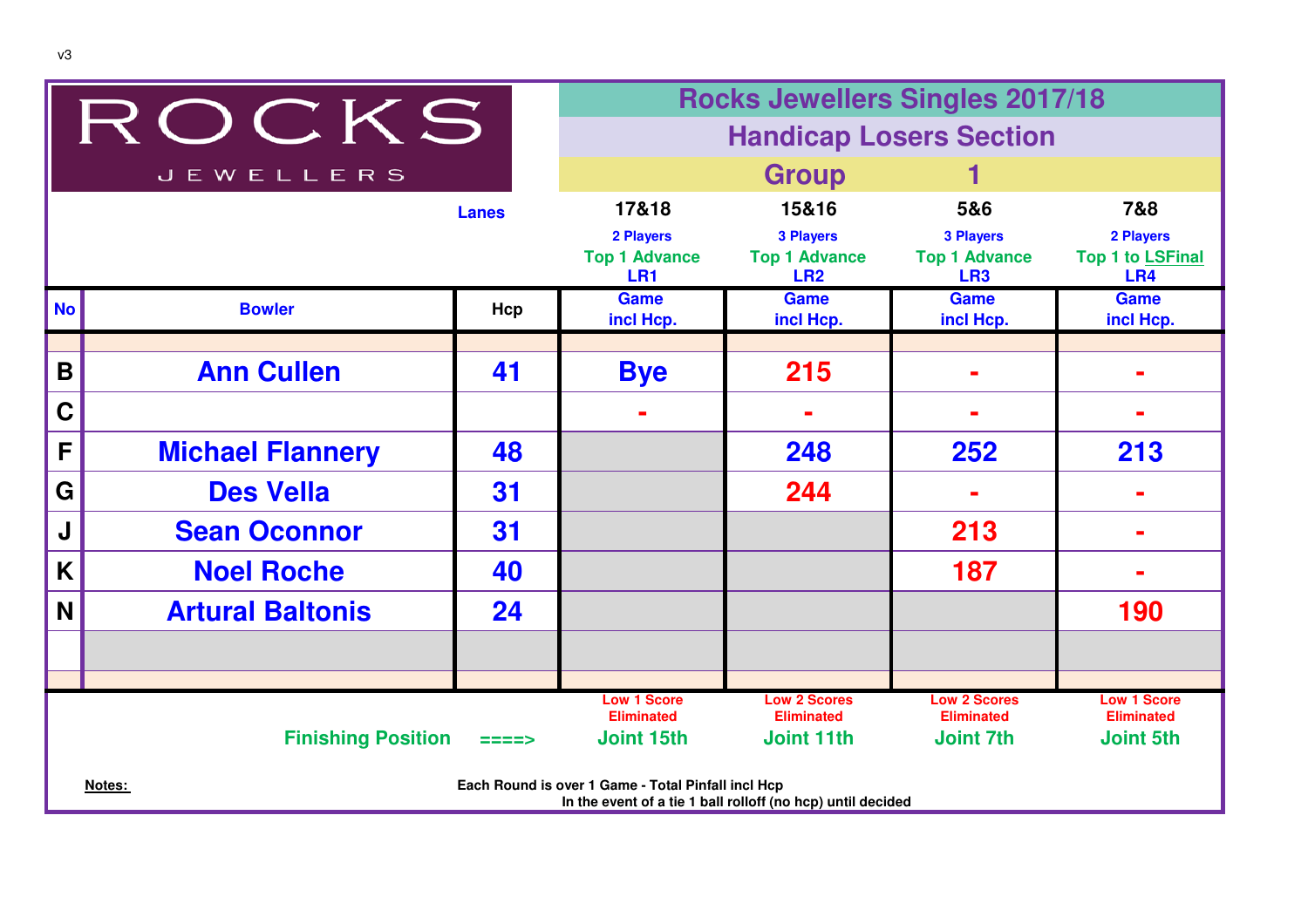|                  | <b>Rocks Jewellers Singles 2017/18</b><br>ROCKS |              |                                                                                                                   |                                                             |                                                             |                                      |
|------------------|-------------------------------------------------|--------------|-------------------------------------------------------------------------------------------------------------------|-------------------------------------------------------------|-------------------------------------------------------------|--------------------------------------|
|                  |                                                 |              |                                                                                                                   |                                                             | <b>Handicap Losers Section</b>                              |                                      |
|                  | <b>JEWELLERS</b>                                |              |                                                                                                                   | <b>Group</b>                                                | $\mathbf{2}$                                                |                                      |
|                  |                                                 | <b>Lanes</b> | 15&16                                                                                                             | 17&18                                                       | 3&4                                                         | 9&10                                 |
|                  |                                                 |              | 2 Players<br><b>Top 1 Advance</b><br>LR <sub>1</sub>                                                              | <b>3 Players</b><br><b>Top 1 Advance</b><br>LR <sub>2</sub> | <b>3 Players</b><br><b>Top 1 Advance</b><br>LR <sub>3</sub> | 2 Players<br>Top 1 to LSFinal<br>LR4 |
| <b>No</b>        | <b>Bowler</b>                                   | Hcp          | <b>Game</b><br>incl Hcp.                                                                                          | <b>Game</b><br>incl Hcp.                                    | <b>Game</b><br>incl Hcp.                                    | <b>Game</b><br>incl Hcp.             |
|                  |                                                 |              |                                                                                                                   |                                                             |                                                             |                                      |
| $\boldsymbol{A}$ | <b>Barry Ohanrahan</b>                          | 23           | 249                                                                                                               |                                                             |                                                             |                                      |
| D                | <b>PJ Shine</b>                                 | 44           | 251                                                                                                               | 172                                                         |                                                             |                                      |
| E                | <b>Paolo DiTofano</b>                           | 27           |                                                                                                                   | 205                                                         |                                                             |                                      |
| H                | <b>Arunis Bulnis</b>                            | 41           |                                                                                                                   | 234                                                         | 232                                                         | 209                                  |
|                  | <b>Kellie McDonnell</b>                         | 23           |                                                                                                                   |                                                             | 195                                                         |                                      |
|                  | <b>Paddy Gibbons</b>                            | 29           |                                                                                                                   |                                                             | 216                                                         | ÷                                    |
| M                | <b>Thomas Galvin</b>                            | 31           |                                                                                                                   |                                                             |                                                             | 217                                  |
|                  |                                                 |              |                                                                                                                   |                                                             |                                                             |                                      |
|                  |                                                 |              | <b>Low 1 Score</b>                                                                                                | <b>Low 2 Scores</b>                                         | <b>Low 2 Scores</b>                                         | <b>Low 1 Score</b>                   |
|                  |                                                 |              | <b>Eliminated</b>                                                                                                 | <b>Eliminated</b>                                           | <b>Eliminated</b>                                           | <b>Eliminated</b>                    |
|                  | <b>Finishing Position</b>                       |              | Joint 15th                                                                                                        | <b>Joint 11th</b>                                           | Joint 7th                                                   | <b>Joint 5th</b>                     |
|                  | Notes:                                          |              | Each Round is over 1 Game - Total Pinfall incl Hcp<br>In the event of a tie 1 ball rolloff (no hcp) until decided |                                                             |                                                             |                                      |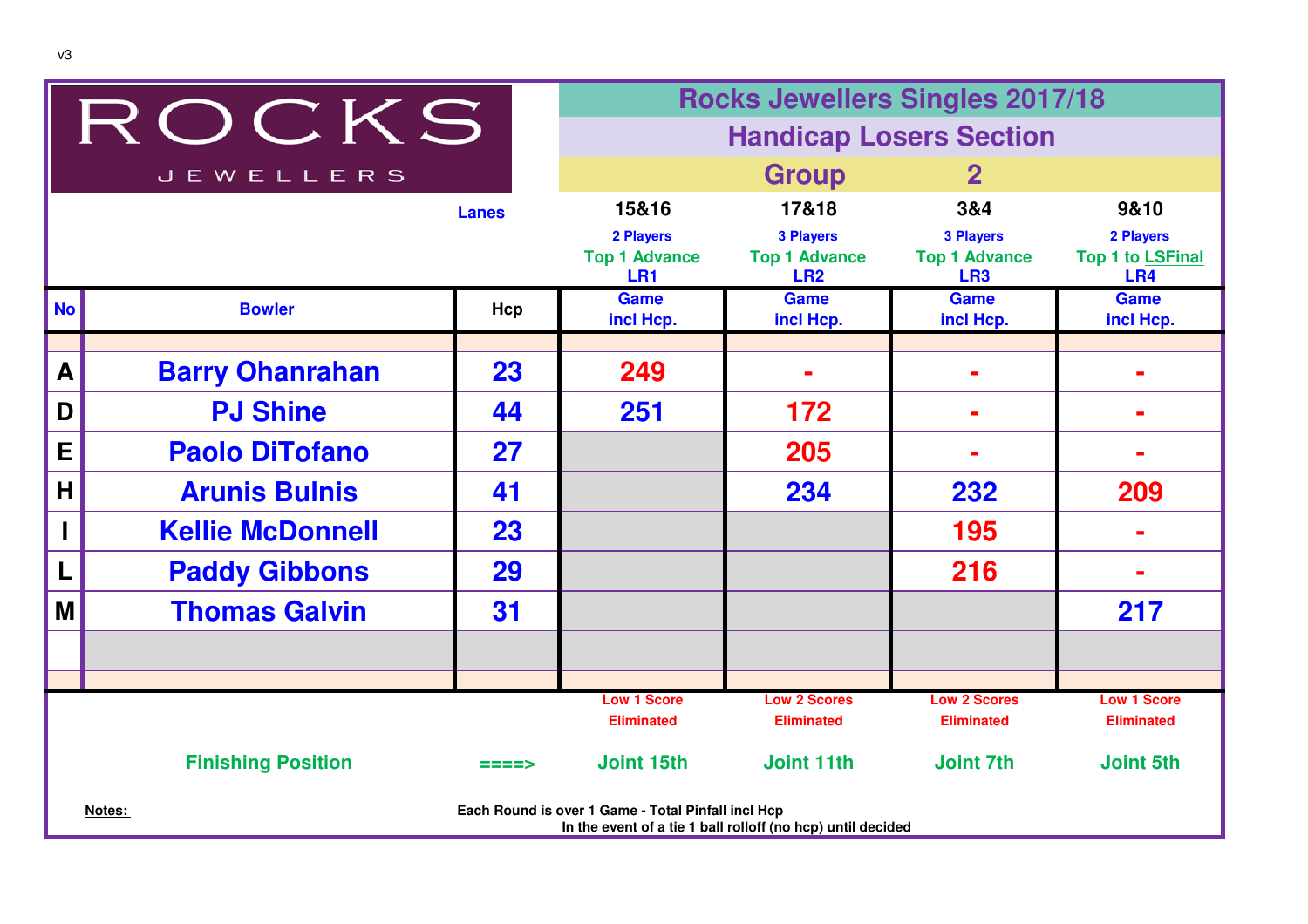|           |                           |              | <b>Rocks Jewellers Singles 2017/18</b>                                                                             |  |  |
|-----------|---------------------------|--------------|--------------------------------------------------------------------------------------------------------------------|--|--|
| ROCKS     |                           |              | <b>Handicap Losers Section</b>                                                                                     |  |  |
|           | <b>JEWELLERS</b>          |              | <b>Losers Semi - Final (LSFinal)</b>                                                                               |  |  |
|           |                           | <b>Lanes</b> | 9&10<br>2 Players<br><b>Top 1 Advance to LFinal</b>                                                                |  |  |
| <b>No</b> | <b>Bowler</b>             | Hcp          | Game<br>incl Hcp.                                                                                                  |  |  |
|           |                           |              |                                                                                                                    |  |  |
|           | <b>Michael Flannery</b>   | 48           | 213                                                                                                                |  |  |
|           |                           |              | $\mathbf{V}$                                                                                                       |  |  |
|           | <b>Thomas Galvin</b>      | 31           | 237                                                                                                                |  |  |
|           |                           |              |                                                                                                                    |  |  |
|           |                           |              | <b>Low 1 Score</b><br><b>Eliminated</b>                                                                            |  |  |
|           | <b>Finishing Position</b> | ====>        | 4th                                                                                                                |  |  |
|           | Notes:                    |              | Final Round is over 1 Game - Total Pinfall incl Hcp<br>In the event of a tie 1 ball rolloff (no hcp) until decided |  |  |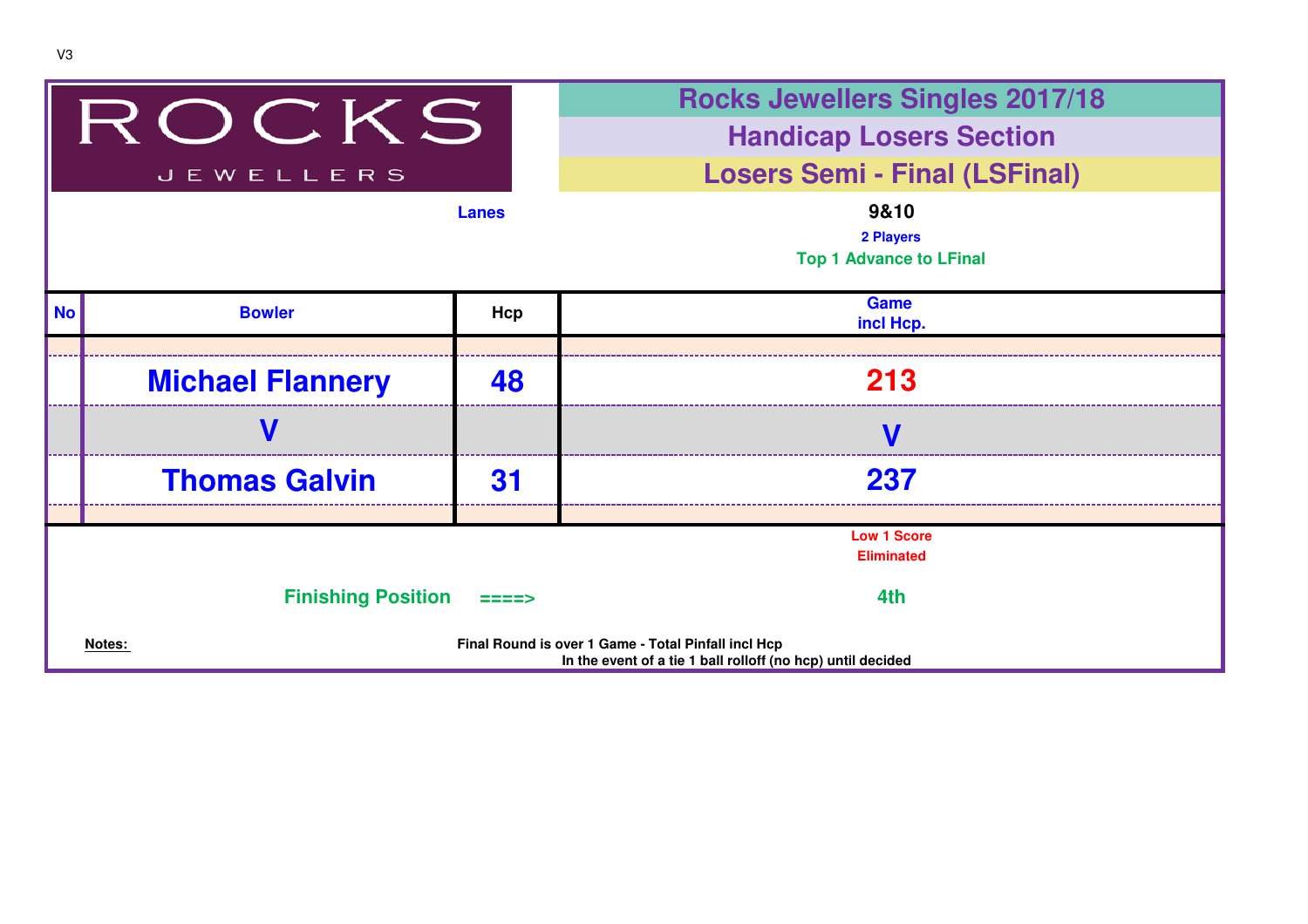| ROCKS     |                           |                 | <b>Rocks Jewellers Singles 2017/18</b>                                                                             |  |  |  |  |
|-----------|---------------------------|-----------------|--------------------------------------------------------------------------------------------------------------------|--|--|--|--|
|           |                           |                 | <b>Handicap Losers Section</b>                                                                                     |  |  |  |  |
|           | <b>JEWELLERS</b>          |                 | <b>Losers Final (LFinal)</b>                                                                                       |  |  |  |  |
|           |                           | <b>Lanes</b>    | 3&4<br>2 Players<br><b>Top 1 Advance to DEFinal</b>                                                                |  |  |  |  |
| <b>No</b> | <b>Bowler</b>             | Hcp             | <b>Game</b><br>incl Hcp.                                                                                           |  |  |  |  |
|           |                           |                 |                                                                                                                    |  |  |  |  |
|           | <b>Liam Hogan</b>         | <b>32</b>       | 190                                                                                                                |  |  |  |  |
|           |                           |                 |                                                                                                                    |  |  |  |  |
| P         | <b>Thomas Galvin</b>      | 31              | 227                                                                                                                |  |  |  |  |
|           |                           |                 |                                                                                                                    |  |  |  |  |
|           |                           |                 | <b>Low 1 Score</b><br><b>Eliminated</b>                                                                            |  |  |  |  |
|           | <b>Finishing Position</b> | $=$ $=$ $=$ $>$ | 3rd                                                                                                                |  |  |  |  |
|           | Notes:                    |                 | Final Round is over 1 Game - Total Pinfall incl Hcp<br>In the event of a tie 1 ball rolloff (no hcp) until decided |  |  |  |  |

v3